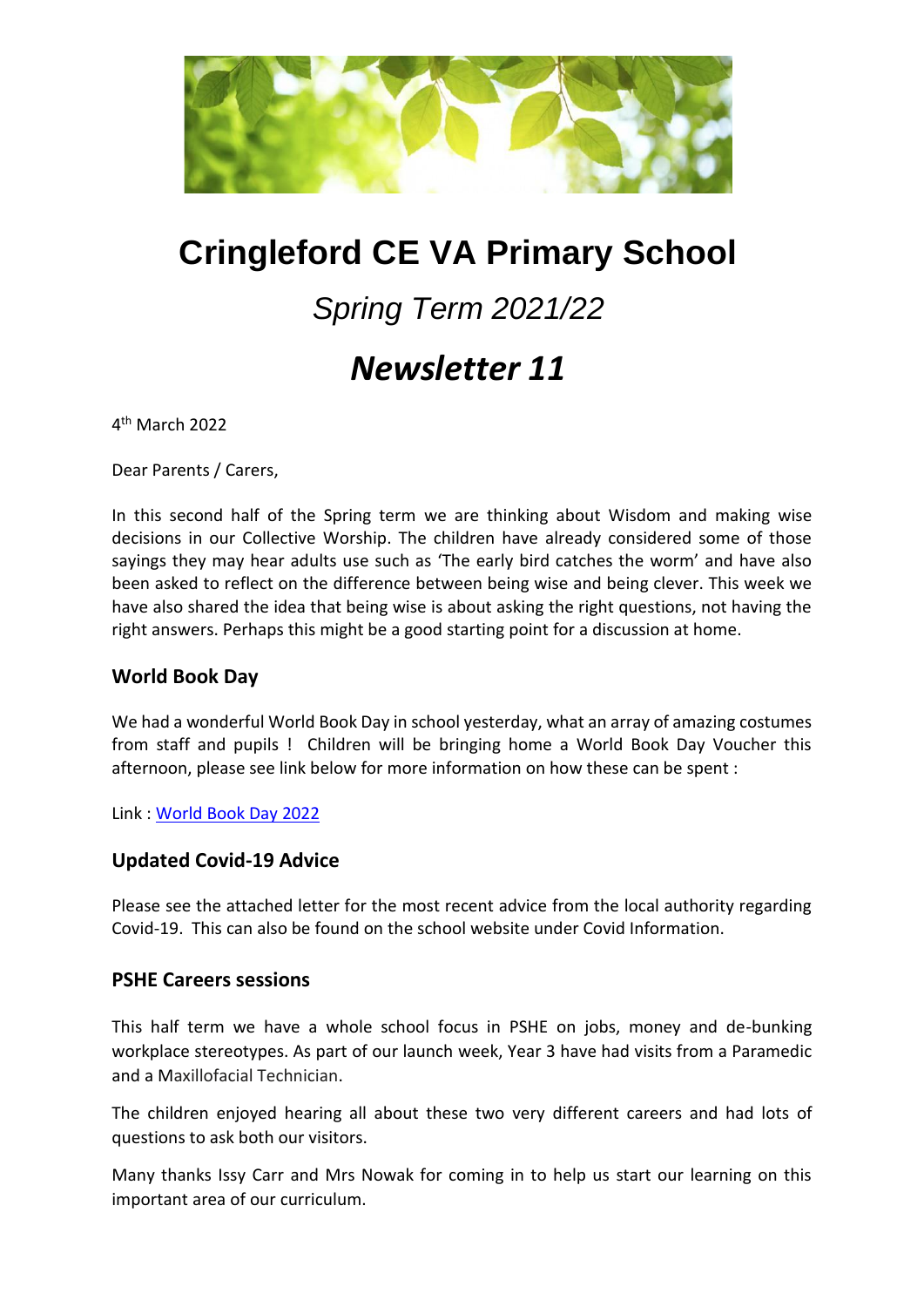



## **Staff changes**

We are delighted to say that we have appointed Verity Plant as Teaching Assistant in Robins Class following the departure of Chloe Rogers. Verity is well known to the children as she has been working in school for some time as MSA, class cover and Forest School helper.

### **Lunchtime food waste**

We have noted that there is a marked increase in food waste, along with the obvious food waste this is causing additional disposal costs. If your child/children are bringing in a home packed lunch or ordering a school meal, please ensure that this is something they like and will eat.



Can we please remind all families that we are a nut free school, this also applies to home packed lunches (Nutella, peanut butter etc). We have children in school with severe allergies. As a school we like to promote healthy eating and would encourage parents to provide healthy options where possible and limit sugary food and crisps. Many thanks.

# **Free School Meals Applications**

Children in Reception, Year 1 and Year 2 are offered universal infant free school meals. This is regardless of your household income. You do not have to apply for universal free school meals.

However, you can apply for your school to get extra funding from the Government (called Pupil Premium), if you receive one of the benefits listed below:

- Universal Credit with an annual earned income of no more than £7,400 after tax
- Income Support
- Income-based Jobseeker's Allowance
- Income-related Employment and Support Allowance
- Support under Part 6 of the Immigration and Asylum Act 1999
- The guaranteed element of Pension Credit
- Working Tax Credit run-on (paid for the four weeks after you stop qualifying for Working Tax Credit)
- Child Tax Credit (with no Working Tax Credit) with an annual gross income of no more than £16,190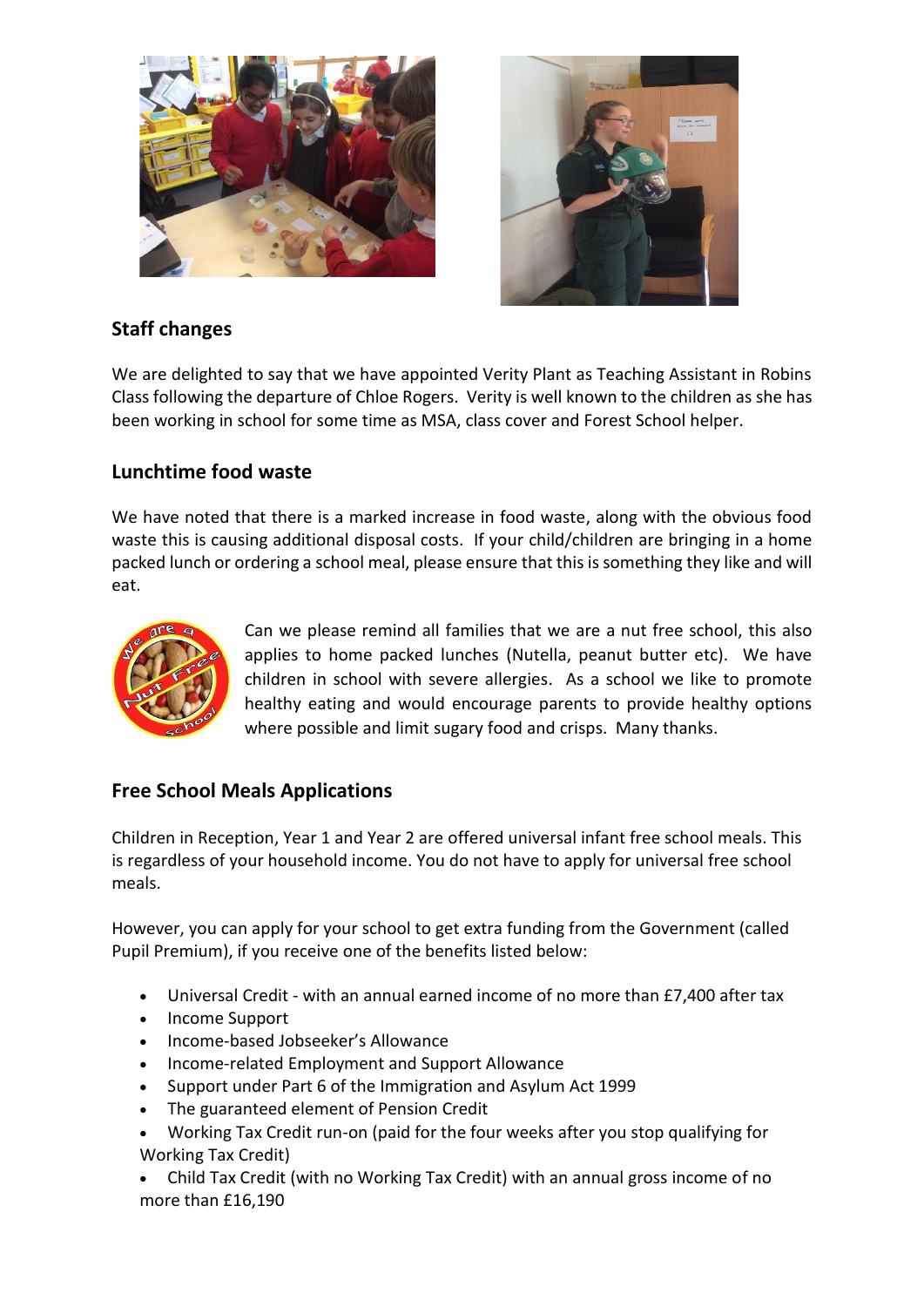The application form for this can be found here : [Free school meal application form](https://www.norfolk.gov.uk/education-and-learning/schools/school-meals-and-milk)

You will need to log in using the same details you used when you applied for a school place online.

## **Phonics Information sessions**

Reception classes are planning to hold phonics information session for parents on 23<sup>rd</sup> March at 2.30pm in school. Please add this date to your diary and more information will follow around 18th March.

# **Ukraine Conflict**

You will know and understand your children best, however we wanted to share with you some information provided by Norfolk County Council that may help, if children are expressing worries, or asking questions about the conflict.

We advise that for younger children (Reception, Year 1 & 2) and children with additional needs, you may wish to consider if children are aware of the current situation and whether there is a need to address this, as we do not want to overburden children. Children may wish to share their worries through drawing or other activities.

The websites below provide advice, information and resources about how to talk to children about the war in Ukraine.

School of Sanctuary [Speaking with Children about the War in Ukraine](https://schools.cityofsanctuary.org/2022/02/28/speaking-with-children-about-the-war-in-ukraine)

CBBC

[Advice if you're upset by the news](https://www.bbc.co.uk/newsround/13865002) an[d War in Ukraine: What's happening there?](https://www.bbc.co.uk/newsround/60554258)

Childline [Worries about the world](https://www.childline.org.uk/info-advice/your-feelings/anxiety-stress-panic/worries-about-the-world/)

Education Hub

[Help for teachers and families to talk to pupils about Russia's invasion of Ukraine and how to](https://educationhub.blog.gov.uk/2022/02/25/help-for-teachers-and-families-to-talk-to-pupils-about-russias-invasion-of-ukraine-and-how-to-help-them-avoid-misinformation/)  [help them avoid misinformation.](https://educationhub.blog.gov.uk/2022/02/25/help-for-teachers-and-families-to-talk-to-pupils-about-russias-invasion-of-ukraine-and-how-to-help-them-avoid-misinformation/)

SEN Resources

- [Worrying about war \(A4 Document\)](https://www.phoenixgrouphq.com/_files/ugd/bbe3de_2f4eb9ee92ce4b56bde97b3234c862aa.pdf)
- [Widgit SymbolWorld: Advice if Upset by News](https://symbolworld.org/articles/4751)
- [What to do if upset by the news](https://www.norfolkepss.org.uk/wp-content/uploads/2022/03/Upset-by-the-news.pdf)
- **[Social Story War in Ukraine](https://www.norfolkepss.org.uk/wp-content/uploads/2022/03/Social-Story-War-in-Ukraine.pdf)**
- This Padlet put together by the EAL team may also be useful: Resources for [discussing the conflict in Ukraine](https://eur02.safelinks.protection.outlook.com/?url=https%3A%2F%2Fpadlet.com%2FNorfolkEAL%2F2kx4qve24xyy4l1m&data=04%7C01%7Cbianca.finger-berry%40norfolk.gov.uk%7Ce3492148802240cf2a0c08d9fc609ca3%7C1419177e57e04f0faff0fd61b549d10e%7C0%7C0%7C637818314131525902%7CUnknown%7CTWFpbGZsb3d8eyJWIjoiMC4wLjAwMDAiLCJQIjoiV2luMzIiLCJBTiI6Ik1haWwiLCJXVCI6Mn0%3D%7C3000&sdata=AVMKis8ou3UXlf243J0WrLNzy5QMUZOaEkoVMtVfaAY%3D&reserved=0)

#### **Comic Relief**

Friday 18th March is Comic Relief Day. We are inviting children to come into school in nonschool uniform for a suggested £1 donation. All children can participate regardless of whether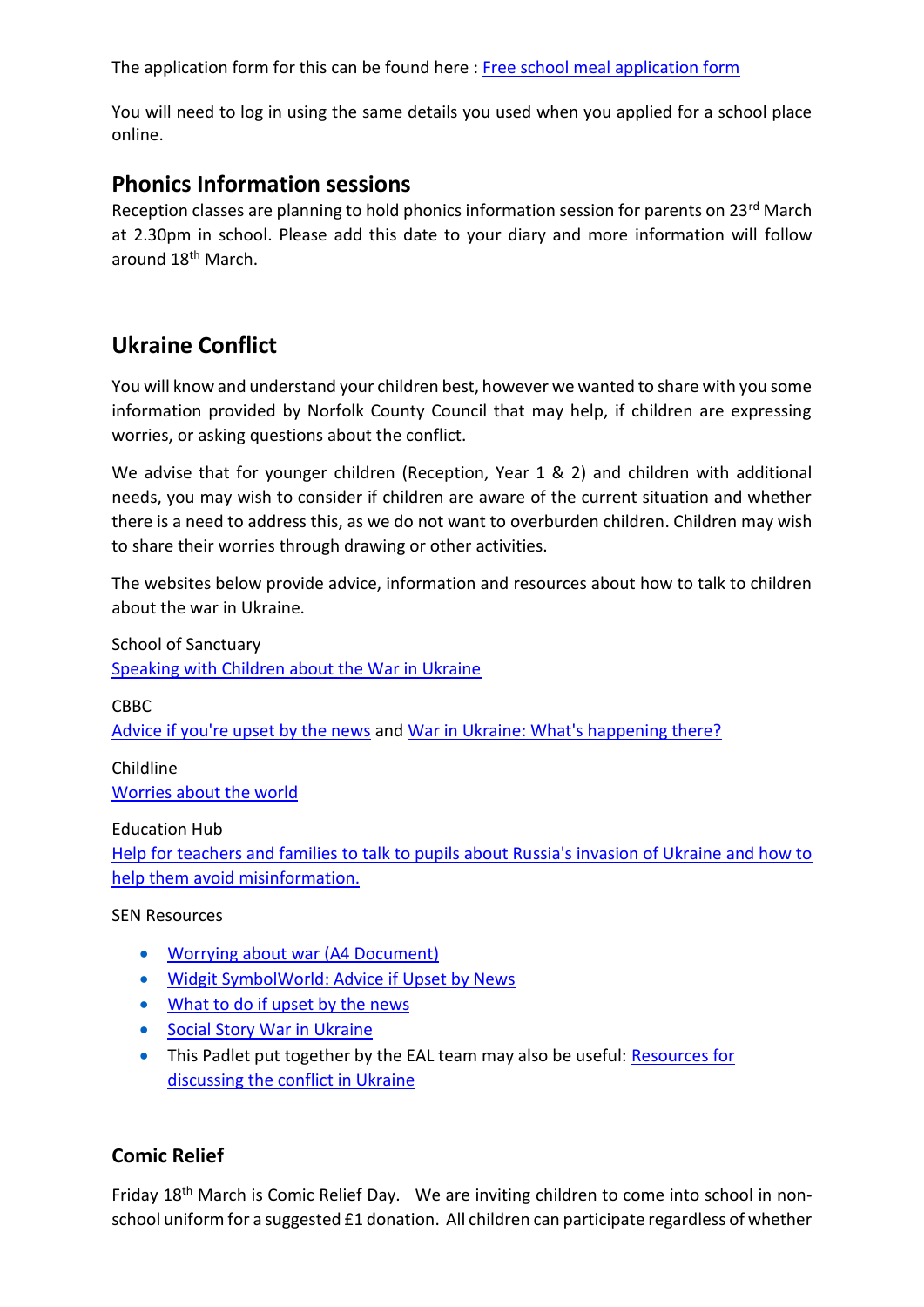any money is brought in. There will be some collection buckets available so any donations can be dropped into those. If you prefer, or find it easier we will also be setting up a Just Giving Page for online donations instead. The link for this will be sent out shortly along with information for those who have PE that day.

### **PTA Thank you**

Thanks to those parents and children who donated books for our Owl Bookshop, attended the sale and to those who brought in 2's, which raised a staggering £225.

# **Crackerjacks**

A big thank you to everyone who bought cakes and colouring sheets from the Valentines cake sale before half term - you helped us raise over £200! Thank you to everyone who entered the colouring competition and for waiting patiently for the results.

The winning entries are from Poppy K, Raafay K, Evelyn R, Toby C, Seb G and Emily C. Congratulations and well done to all! We will contact the winners shortly for prize collection and the entry from Seb will be used in our 50th publication! All of the fantastic entries will be displayed at our summer event too.

### **Dogs**

We have noted that there are a number of dogs left unattended at drop off and pick up outside school. For everyone's protection, could parents please remind children not to approach/stroke dogs without speaking to the owner first. Even very well trained and sociable dogs can snap under the wrong circumstances.

#### **Walking Home**

The assumption at Cringleford Primary School is that once children reach Year 6, parents are happy for their child to walk home un-accompanied. If you do **not** wish your Year 6 child to be allowed to walk home alone, please can you inform the school in writing and we will add this to their record. Should you wish to add alternate trusted contacts to your child's record for collection, please email the office.

#### **Attachments :**

Little Riders – Cycling Courses Covid-19 guidance

Kind regards

J. Humphrey

Mrs J. Humphrey Headteacher